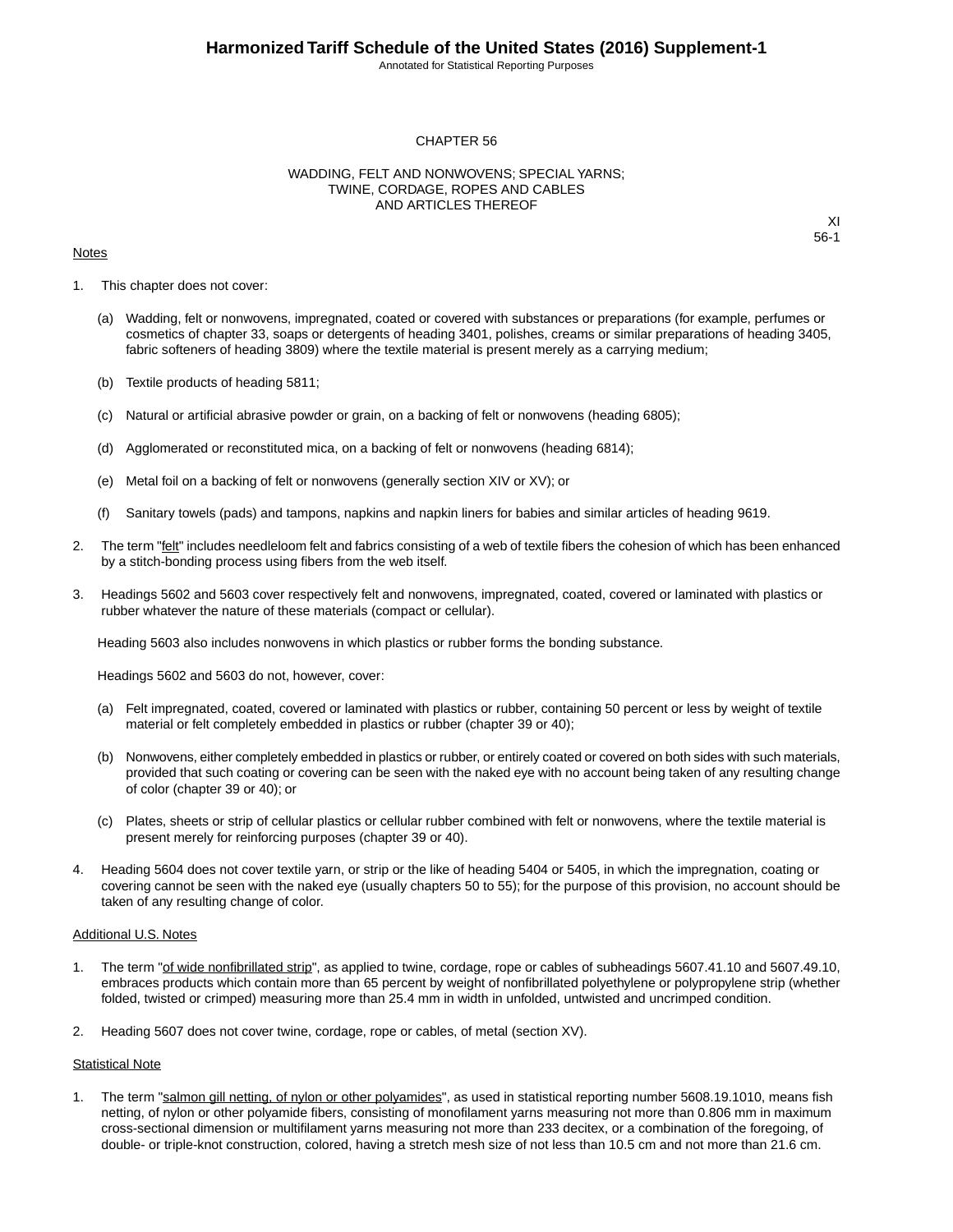Annotated for Statistical Reporting Purposes

|    |                                        | Unit                | Rates of Duty                                                                                                                                                                                                   |                                                                          |                                                                                                                   |
|----|----------------------------------------|---------------------|-----------------------------------------------------------------------------------------------------------------------------------------------------------------------------------------------------------------|--------------------------------------------------------------------------|-------------------------------------------------------------------------------------------------------------------|
|    |                                        |                     |                                                                                                                                                                                                                 |                                                                          | $\overline{2}$                                                                                                    |
|    | Wadding; other articles of wadding:    |                     |                                                                                                                                                                                                                 |                                                                          |                                                                                                                   |
|    |                                        |                     | 3.6%                                                                                                                                                                                                            | Free (AU, B, BH,<br>CA, CL, CO, IL,<br>JO, KR, MA, MX,<br>OM, P, PA, PE, | 40%                                                                                                               |
| 10 |                                        |                     |                                                                                                                                                                                                                 |                                                                          |                                                                                                                   |
| 90 |                                        |                     |                                                                                                                                                                                                                 |                                                                          |                                                                                                                   |
|    |                                        |                     |                                                                                                                                                                                                                 | CA, CL, CO, IL,<br>JO, KR, MA, MX,<br>OM, P, PA, PE,                     | 74%                                                                                                               |
| 10 |                                        |                     |                                                                                                                                                                                                                 |                                                                          |                                                                                                                   |
| 90 |                                        |                     |                                                                                                                                                                                                                 |                                                                          |                                                                                                                   |
|    |                                        |                     |                                                                                                                                                                                                                 | JO, KR, MA, MX,<br>OM, P, PA, PE,<br>SG)                                 | 40%                                                                                                               |
|    |                                        |                     |                                                                                                                                                                                                                 |                                                                          |                                                                                                                   |
|    |                                        |                     |                                                                                                                                                                                                                 |                                                                          |                                                                                                                   |
|    |                                        |                     |                                                                                                                                                                                                                 |                                                                          |                                                                                                                   |
| 00 |                                        |                     | Free                                                                                                                                                                                                            |                                                                          | 25%                                                                                                               |
|    |                                        |                     |                                                                                                                                                                                                                 |                                                                          |                                                                                                                   |
|    | Stat.<br>Suf-<br>fix<br>10<br>20<br>90 | Article Description | of<br>Quantity<br>Wadding of textile materials and articles thereof; textile fibers,<br>not exceeding 5 mm in length (flock), textile dust and mill neps:<br>Containing 85 percent or more by weight of silk or | General<br>6.3%<br>4%                                                    | $\mathbf{1}$<br>Special<br>SG)<br>Free (AU, B, BH,<br>SG)<br>Free (AU, B, BH,<br>CA, CL, CO, E <sup>*</sup> , IL, |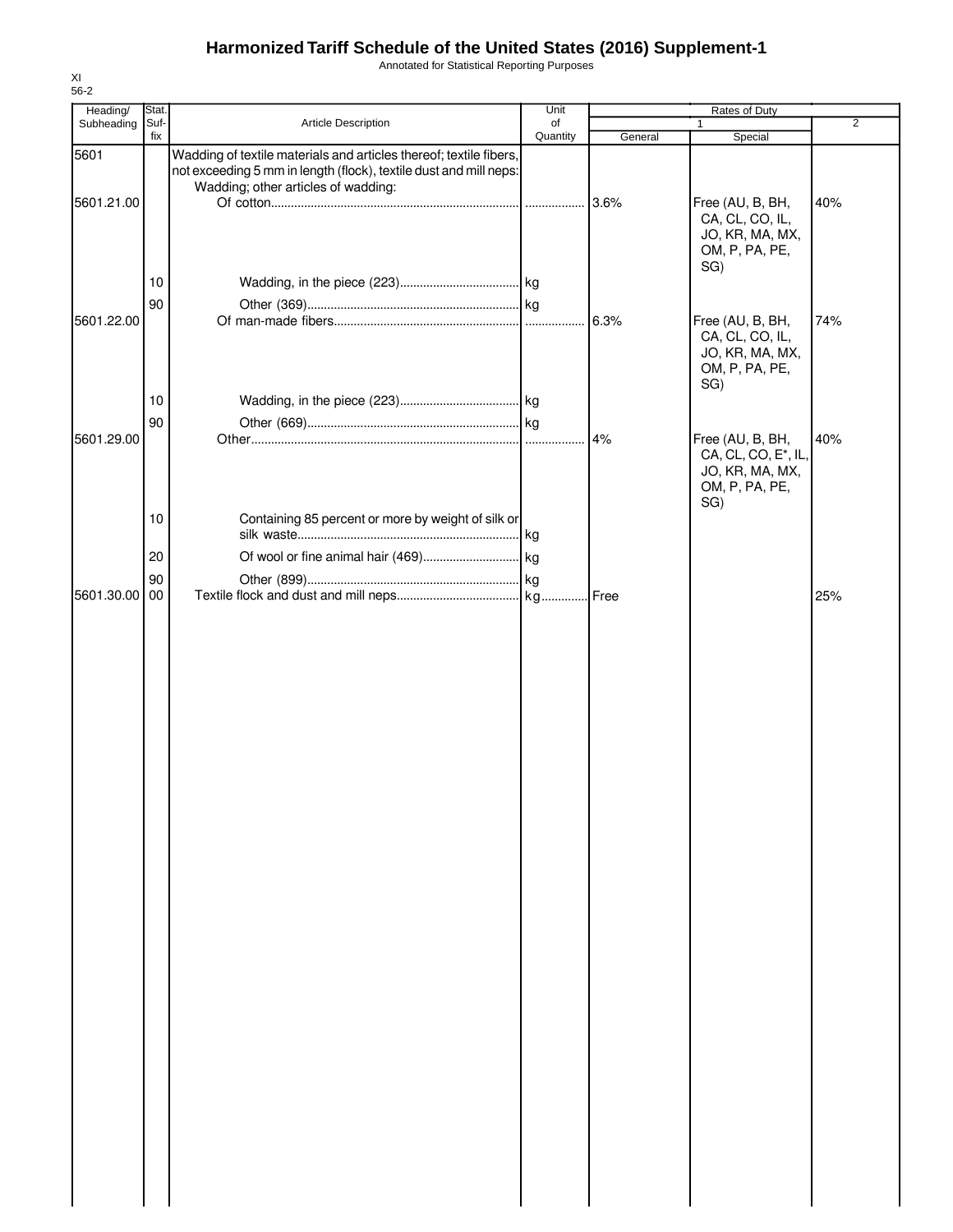Annotated for Statistical Reporting Purposes

| Heading/                         | Stat.       |                                                                                                                    | Unit           |         | Rates of Duty                                                                   |                |
|----------------------------------|-------------|--------------------------------------------------------------------------------------------------------------------|----------------|---------|---------------------------------------------------------------------------------|----------------|
| Subheading                       | Suf-<br>fix | <b>Article Description</b>                                                                                         | of<br>Quantity | General | 1<br>Special                                                                    | $\overline{2}$ |
| 5602<br>5602.10<br>5602.10.10 00 |             | Felt, whether or not impregnated, coated, covered or laminated:<br>Needleloom felt and stitchbonded fiber fabrics: |                |         | Free (AU, BH, CA,<br>CL, CO, IL, JO,<br>KR, MA, MX, OM,<br>P, PA, PE, SG)       | 83.5%          |
| 5602.10.90                       |             |                                                                                                                    |                | 10.6%   | Free (AU, B, BH,<br>CA, CL, CO, IL,<br>JO, KR, MA, MX,<br>OM, P, PA, PE,<br>SG) | 74%            |
|                                  | 10          |                                                                                                                    |                |         |                                                                                 |                |
|                                  | 90          |                                                                                                                    |                |         |                                                                                 |                |
| 5602.21.00 00                    |             | Other felt, not impregnated, coated, covered or laminated:                                                         |                |         | CA, CL, CO, IL,<br>JO, KR, MA, MX,<br>OM, P, PA, PE,<br>SG)                     | 88¢/kg + 40%   |
| 5602.29.00 00                    |             |                                                                                                                    |                |         | Free (AU, B, BH,<br>CA, CL, CO, IL,<br>JO, KR, MA, MX,<br>OM, P, PA, PE,<br>SG) | 74%            |
| 5602.90<br>5602.90.30 00         |             | Other:                                                                                                             |                |         |                                                                                 | 83.5%          |
|                                  |             | Other:                                                                                                             |                |         |                                                                                 |                |
| 5602.90.60 00                    |             |                                                                                                                    |                |         | Free (AU, B, BH,<br>CA, CL, CO, IL,<br>JO, KR, MA, MX,<br>OM, P, PA, PE,<br>SG) | 74%            |
| 5602.90.90 00                    |             |                                                                                                                    |                |         | Free (AU, B, BH,<br>CA, CL, CO, IL,<br>JO, KR, MA, MX,<br>OM, P, PA, PE,<br>SG) | 88¢/kg + 40%   |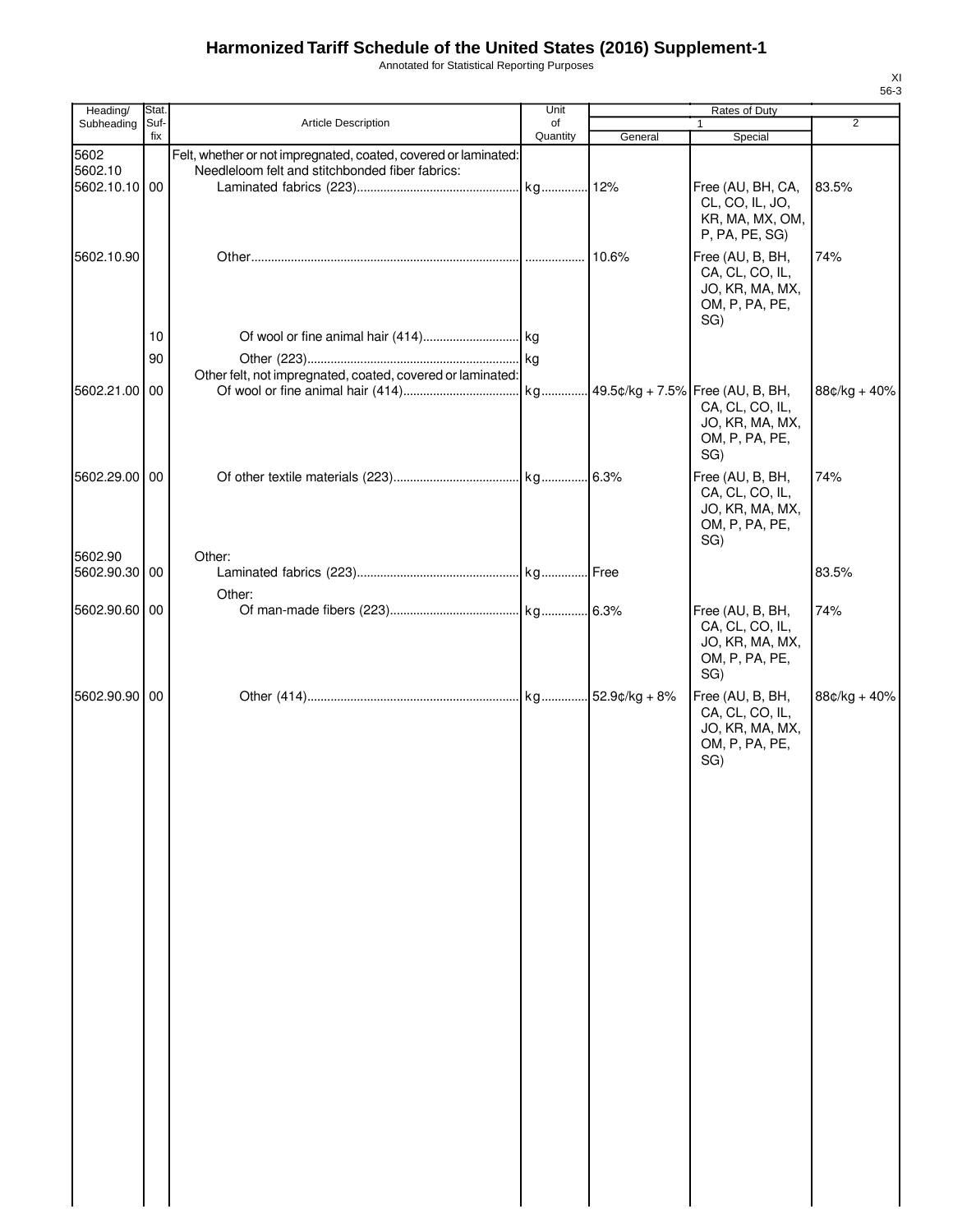Annotated for Statistical Reporting Purposes

| Heading/                 | Stat.       |                                                                                                                                                                                   | Unit           |         | Rates of Duty |                |
|--------------------------|-------------|-----------------------------------------------------------------------------------------------------------------------------------------------------------------------------------|----------------|---------|---------------|----------------|
| Subheading               | Suf-<br>fix | Article Description                                                                                                                                                               | of<br>Quantity | General | 1<br>Special  | $\overline{2}$ |
| 5603                     |             | Nonwovens, whether or not impregnated, coated, covered or<br>laminated:                                                                                                           |                |         |               |                |
| 5603.11.00               | 10          | Of man-made filaments:<br>Impregnated, coated or covered with material other<br>than or in addition to rubber, plastics, wood pulp<br>or glass fibers; "imitation suede" (223) kg |                | Free    |               | 74%            |
| 5603.12.00               | 90          | Weighing more than 25 $g/m^2$ but not more than 70                                                                                                                                |                |         |               |                |
|                          | 10<br>90    | Impregnated, coated or covered with material other<br>than or in addition to rubber, plastics, wood pulp<br>or glass fibers; "imitation suede" (223) kg                           |                | Free    |               | 74%            |
| 5603.13.00               |             | Weighing more than 70 g/m <sup>2</sup> but not more than 150                                                                                                                      |                | Free    |               | 74%            |
|                          | 10          | Impregnated, coated or covered with material other<br>than or in addition to rubber, plastics, wood pulp                                                                          |                |         |               |                |
| 5603.14<br>5603.14.30 00 | 90          | Weighing more than 150 g/m <sup>2</sup> :                                                                                                                                         |                |         |               | 83.5%          |
|                          |             |                                                                                                                                                                                   |                |         |               |                |
| 5603.14.90               | 10          | Impregnated, coated or covered with material<br>other than or in addition to rubber, plastics,<br>wood pulp or glass fibers; "imitation suede"                                    |                |         |               | 74%            |
|                          |             |                                                                                                                                                                                   |                |         |               |                |
|                          |             |                                                                                                                                                                                   |                |         |               |                |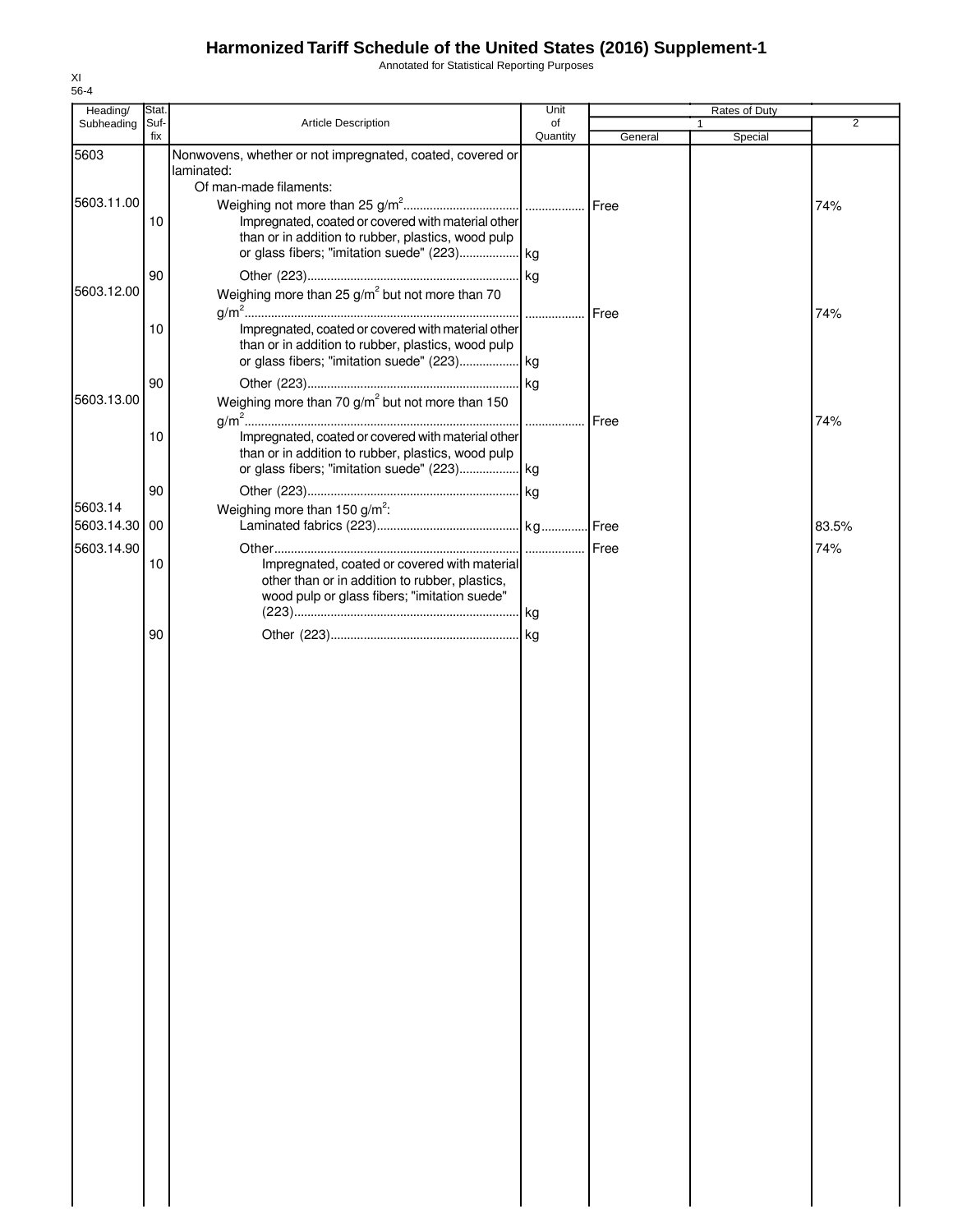Annotated for Statistical Reporting Purposes

| Heading/                 | <b>Stat</b> |                                                                                                                                                                | Unit                 |         | Rates of Duty |                |
|--------------------------|-------------|----------------------------------------------------------------------------------------------------------------------------------------------------------------|----------------------|---------|---------------|----------------|
| Subheading               | Suf-<br>fix | Article Description                                                                                                                                            | of<br>Quantity       | General | Special       | $\overline{2}$ |
| 5603 (con.)              |             | Nonwovens, whether or not impregnated, coated, covered or<br>laminated: (con.)                                                                                 |                      |         |               |                |
| 5603.91.00               | 10          | Other:<br>Impregnated, coated or covered with material other<br>than or in addition to rubber, plastics, wood pulp                                             |                      |         |               | 74%            |
|                          | 90          |                                                                                                                                                                |                      |         |               |                |
| 5603.92.00               | 10          | Weighing more than 25 $g/m^2$ but not more than 70<br>Impregnated, coated or covered with material other<br>than or in addition to rubber, plastics, wood pulp |                      | Free    |               | 74%            |
| 5603.93.00               | 90          | or glass fibers; "imitation suede" (223) kg<br>Weighing more than 70 g/m <sup>2</sup> but not more than 150                                                    |                      | Free    |               | 74%            |
|                          | 10          | Impregnated, coated or covered with material other<br>than or in addition to rubber, plastics, wood pulp<br>or glass fibers; "imitation suede" (223) kg        |                      |         |               |                |
| 5603.94<br>5603.94.10    | 90          | Weighing more than 150 $g/m^2$ :                                                                                                                               |                      | Free    |               | 40%            |
|                          | 10<br>90    |                                                                                                                                                                | kg<br>m <sup>2</sup> |         |               |                |
| 5603.94.30<br>5603.94.90 | 00          | Other:                                                                                                                                                         | kg                   | Free    |               | 83.5%<br>74%   |
|                          | 10          | Impregnated, coated or covered with<br>material other than or in addition to rubber,<br>plastics, wood pulp or glass fibers;                                   |                      |         |               |                |
|                          | 30          | Other nonwovens, whether or not<br>impregnated, coated or covered:<br>Thermal bonded, of staple fibers                                                         |                      |         |               |                |
|                          | 50          | Obtained by mechanical<br>entanglement, of staple fibers<br>Other:                                                                                             |                      |         |               |                |
|                          | 70<br>90    |                                                                                                                                                                |                      |         |               |                |
|                          |             |                                                                                                                                                                |                      |         |               |                |
|                          |             |                                                                                                                                                                |                      |         |               |                |
|                          |             |                                                                                                                                                                |                      |         |               |                |
|                          |             |                                                                                                                                                                |                      |         |               |                |
|                          |             |                                                                                                                                                                |                      |         |               |                |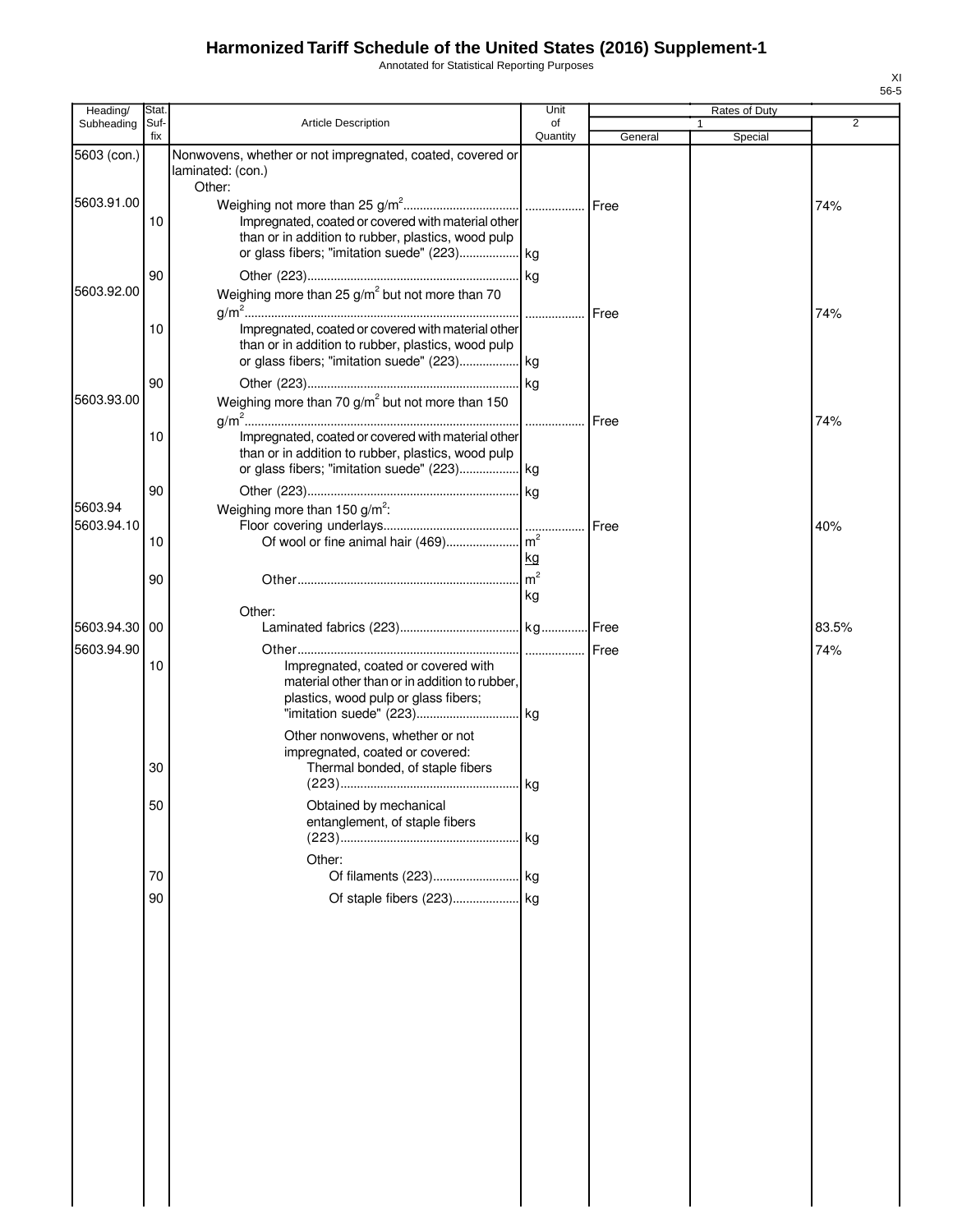Annotated for Statistical Reporting Purposes

| Heading/                 | <b>Stat</b> |                                                                                                                                                                                                                                                          | Unit           |         | Rates of Duty                                                                                     |                |
|--------------------------|-------------|----------------------------------------------------------------------------------------------------------------------------------------------------------------------------------------------------------------------------------------------------------|----------------|---------|---------------------------------------------------------------------------------------------------|----------------|
| Subheading               | Suf-<br>fix | <b>Article Description</b>                                                                                                                                                                                                                               | of<br>Quantity | General | 1<br>Special                                                                                      | $\overline{2}$ |
| 5604                     |             | Rubber thread and cord, textile covered; textile yarn, and strip<br>and the like of heading 5404 or 5405, impregnated, coated,<br>covered or sheathed with rubber or plastics:                                                                           |                |         |                                                                                                   |                |
| 5604.10.00 00            |             |                                                                                                                                                                                                                                                          |                |         | Free (AU, BH, CA,<br>CL, CO, IL, JO,<br>KR, MA, MX, OM,<br>P, PA, PE, SG)                         | 40%            |
| 5604.90.20 00            |             | Other:<br>High tenacity yarn of polyesters, of nylon or other<br>polyamides or of viscose rayon, impregnated or coated                                                                                                                                   |                |         | Free (AU, BH, CA,                                                                                 | 50%            |
|                          |             |                                                                                                                                                                                                                                                          |                |         | CL, CO, IL, JO,<br>KR, MA, MX, OM,<br>P, PA, PE, SG)                                              |                |
| 5604.90.90 00            |             |                                                                                                                                                                                                                                                          |                |         | Free (AU, BH, CA,<br>CL, CO, E <sup>*</sup> , IL, JO,<br>KR, MA, MX, OM,<br>P, PA, PE, SG)        | 50%            |
| 5605.00<br>5605.00.10 00 |             | Metalized yarn, whether or not gimped, being textile yarn, or<br>strip or the like of heading 5404 or 5405, combined with metal<br>in the form of thread, strip or powder or covered with metal:<br>Metal coated or metal laminated man-made filament or |                |         |                                                                                                   |                |
|                          |             | strip or the like, ungimped, and untwisted or with twist of                                                                                                                                                                                              |                |         | Free (AU, BH, CA,<br>CL, CO, E, IL, JO,<br>KR, MA, MX, OM,<br>P, PA, PE, SG)                      | 81%            |
| 5605.00.90 00            |             |                                                                                                                                                                                                                                                          |                |         | Free (AU, BH, CA,<br>CL, CO, E*, IL, JO,<br>KR, MA, MX, OM,<br>P, PA, PE, SG)                     | 81%            |
| 5606.00.00               |             | Gimped yarn, and strip and the like of heading 5404 or 5405,<br>gimped (other than those of heading 5605 and gimped<br>horsehair yarn); chenille yarn (including flock chenille yarn);                                                                   |                |         |                                                                                                   |                |
|                          |             |                                                                                                                                                                                                                                                          |                | 8%      | Free (AU, BH, CA,<br>CL, CO, E <sup>*</sup> , IL, JO,<br>MA, MX, OM, P,<br>PA, PE, SG)<br>4% (KR) | 80%            |
|                          | $10$        |                                                                                                                                                                                                                                                          |                |         |                                                                                                   |                |
|                          | 90          |                                                                                                                                                                                                                                                          |                |         |                                                                                                   |                |
|                          |             |                                                                                                                                                                                                                                                          |                |         |                                                                                                   |                |
|                          |             |                                                                                                                                                                                                                                                          |                |         |                                                                                                   |                |
|                          |             |                                                                                                                                                                                                                                                          |                |         |                                                                                                   |                |
|                          |             |                                                                                                                                                                                                                                                          |                |         |                                                                                                   |                |
|                          |             |                                                                                                                                                                                                                                                          |                |         |                                                                                                   |                |
|                          |             |                                                                                                                                                                                                                                                          |                |         |                                                                                                   |                |
|                          |             |                                                                                                                                                                                                                                                          |                |         |                                                                                                   |                |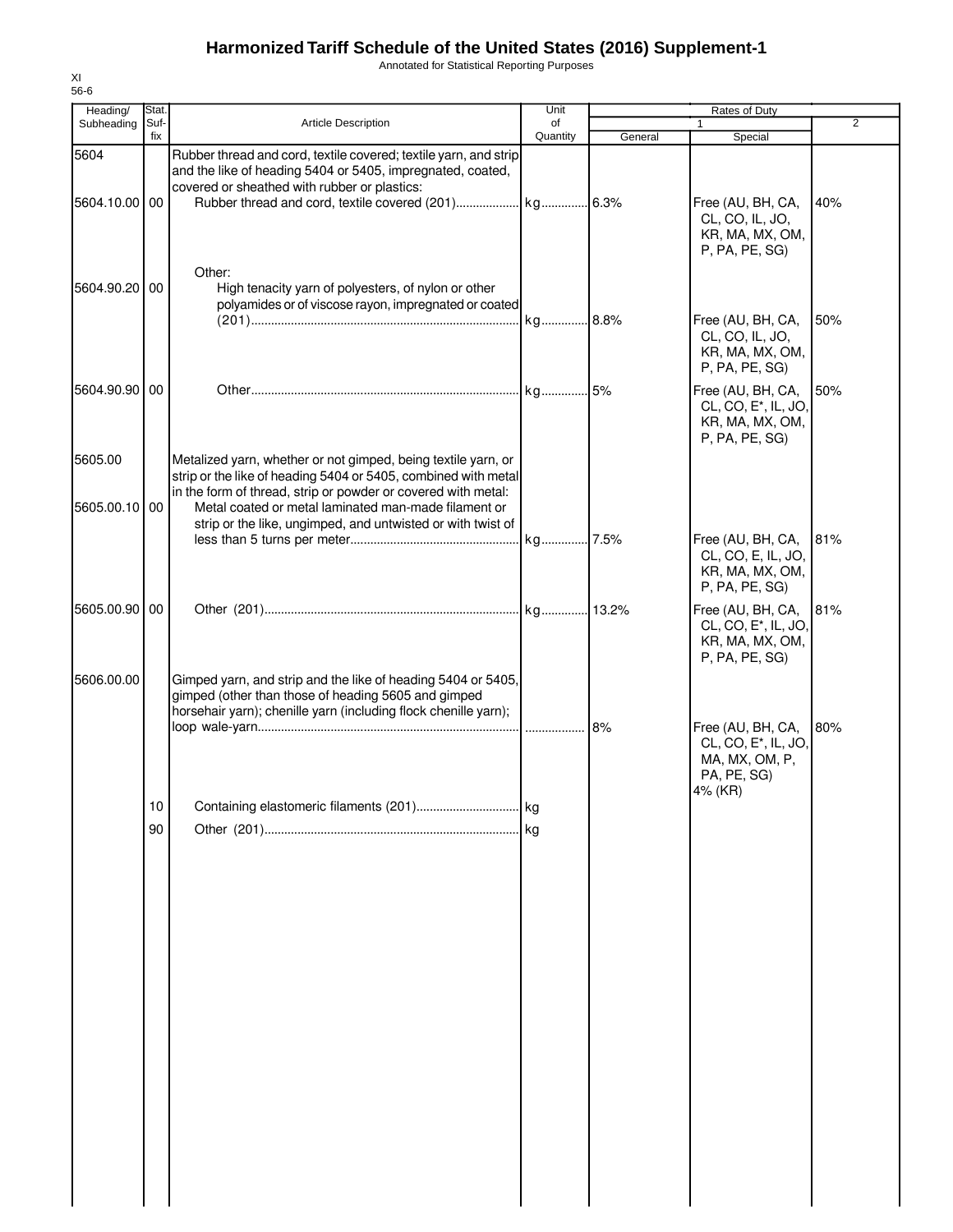Annotated for Statistical Reporting Purposes

| Heading/                 | <b>Stat</b> |                                                                                                                                                                                                                        | Unit           |                       | <b>Rates of Duty</b>                                                                        |                        |
|--------------------------|-------------|------------------------------------------------------------------------------------------------------------------------------------------------------------------------------------------------------------------------|----------------|-----------------------|---------------------------------------------------------------------------------------------|------------------------|
| Subheading               | Suf-<br>fix | <b>Article Description</b>                                                                                                                                                                                             | of<br>Quantity | General               | 1<br>Special                                                                                | $\overline{2}$         |
| 5607                     |             | Twine, cordage, ropes and cables, whether or not plaited or<br>braided and whether or not impregnated, coated, covered or<br>sheathed with rubber or plastics:<br>Of sisal or other textile fibers of the genus Agave: |                |                       |                                                                                             |                        |
| 5607.21.00               | 00          |                                                                                                                                                                                                                        | . kg Free      |                       |                                                                                             | Free                   |
| 5607.29.00               | 00          | Of polyethylene or polypropylene:                                                                                                                                                                                      |                |                       | Free (A, AU, BH,<br>CA, CL, CO, D, E,<br>IL, JO, KR, MA,<br>MX, OM, P, PA,<br>PE, SG)       | 40%                    |
| 5607.41<br>5607.41.10 00 |             | Binder or baler twine:                                                                                                                                                                                                 |                |                       | Free (A, AU, BH,<br>CA, CL, CO, D, E,<br>IL, JO, KR, MA,<br>MX, OM, P, PA,<br>PE, SG)       | 80%                    |
| 5607.41.30 00            |             |                                                                                                                                                                                                                        |                |                       | Free (AU, BH, CA,<br>CL, CO, IL, JO,<br>KR, MA, MX, OM,<br>P, PA, PE, SG)                   | 76.5%                  |
| 5607.49<br>5607.49.10 00 |             | Other:                                                                                                                                                                                                                 |                |                       | Free (A, AU, BH,<br>CA, CL, CO, D, E,<br>IL, JO, KR, MA,<br>MX, OM, P, PA,<br>PE, SG)       | 80%                    |
| 5607.49.15 00            |             | Other, not braided or plaited:<br>Measuring less than 4.8 mm in diameter                                                                                                                                               |                |                       | Free (AU, BH, CA,<br>CL, CO, IL, JO,<br>KR, MA, MX, OM,<br>P, PA, PE, SG)                   | 76.5%                  |
| 5607.49.25               | 00          |                                                                                                                                                                                                                        |                |                       | Free (AU, BH, CA,<br>CL, CO, IL, JO,<br>KR, MA, MX, OM,<br>P, PA, PE, SG)                   | $27.6$ ¢/kg +<br>76.5% |
| 5607.49.30               | 00          |                                                                                                                                                                                                                        |                |                       | Free (AU, BH, CA,<br>CL, CO, IL, JO,<br>KR, MA, MX, OM,<br>P, PA, PE, SG)                   | 60%                    |
| 5607.50                  |             | Of other synthetic fibers:                                                                                                                                                                                             |                |                       |                                                                                             |                        |
| 5607.50.25               | 00          | Not braided or plaited:<br>3-ply or 4-ply multicolored twine having a final "S"<br>twist, containing at least 10 percent by weight of<br>cotton, measuring less than 3.5 mm in diameter                                | . kg           | 7%                    | Free (AU, BH, CA,<br>CL, CO, IL, JO,<br>KR, MA, MX, OM,<br>P, PA, PE, SG)                   | 76.5%                  |
| 5607.50.35               | 00          |                                                                                                                                                                                                                        |                | $19.9c/kq +$<br>10.8% | Free (AU, BH, CA,<br>CL, CO, IL, JO,<br>KR, MA, MX, OM,                                     | $27.6¢/kg +$<br>76.5%  |
| 5607.50.40               | 00          |                                                                                                                                                                                                                        |                |                       | P, PA, PE, SG)<br>Free (AU, BH, CA,<br>CL, CO, IL, JO,<br>KR, MA, MX, OM,<br>P, PA, PE, SG) | 60%                    |
|                          |             |                                                                                                                                                                                                                        |                |                       |                                                                                             |                        |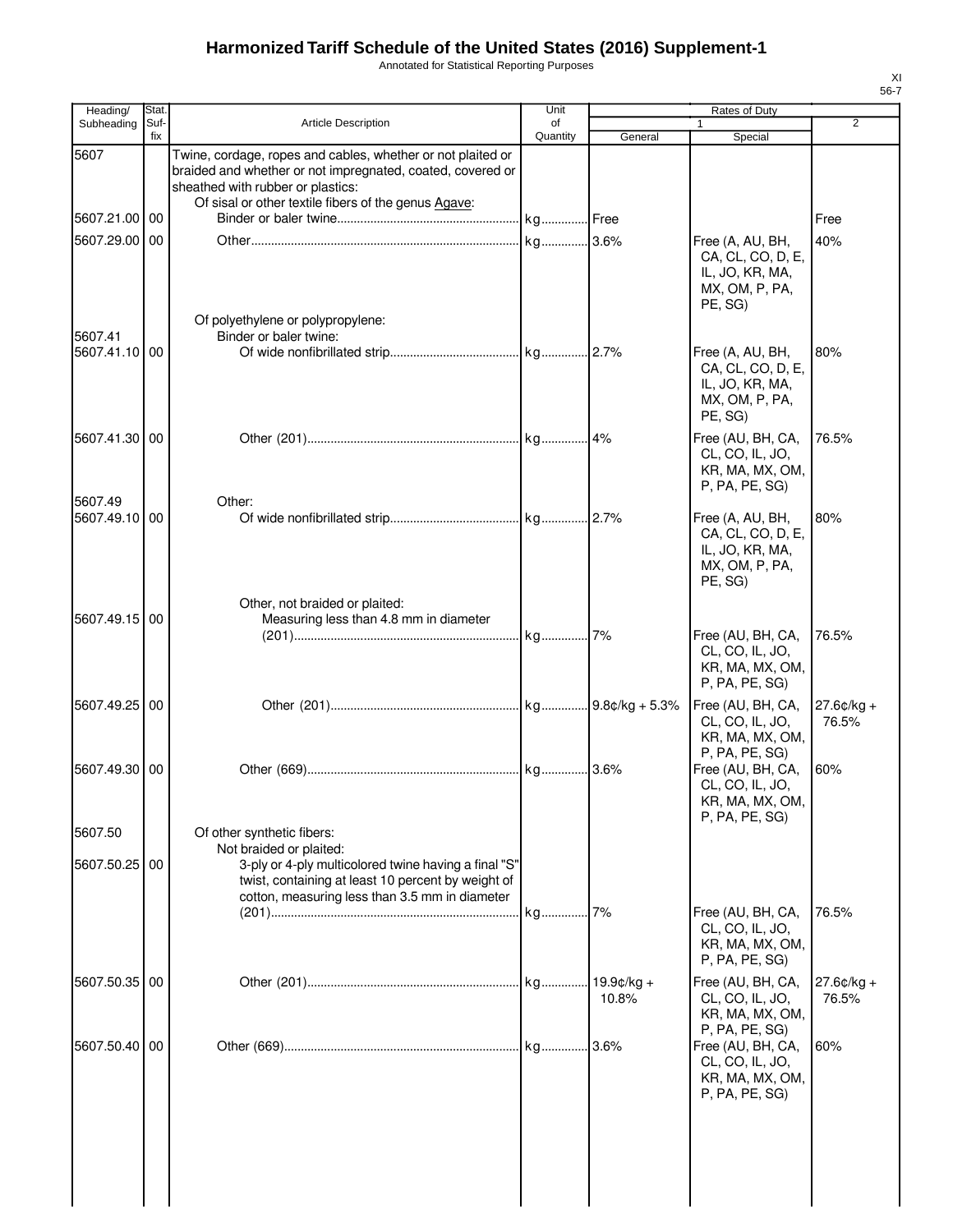Annotated for Statistical Reporting Purposes

| Heading/               | Stat.       |                                                                                                                                                                       | Unit           | Rates of Duty |                                                                                            |                |
|------------------------|-------------|-----------------------------------------------------------------------------------------------------------------------------------------------------------------------|----------------|---------------|--------------------------------------------------------------------------------------------|----------------|
| Subheading             | Suf-<br>fix | Article Description                                                                                                                                                   | of<br>Quantity |               | 1                                                                                          | $\overline{2}$ |
| 5607 (con.)<br>5607.90 |             | Twine, cordage, ropes and cables, whether or not plaited or<br>braided and whether or not impregnated, coated, covered or<br>sheathed with rubber or plastics: (con.) |                | General       | Special                                                                                    |                |
| 5607.90.10 00          |             | Other:                                                                                                                                                                |                |               |                                                                                            | Free           |
| 5607.90.15 00          |             | Of jute or other textile bast fibers of heading 5303 kg Free                                                                                                          |                |               |                                                                                            | 20%            |
|                        |             | Of abaca (Manila hemp or Musa textilis Nee) or other<br>hard (leaf) fibers:                                                                                           |                |               |                                                                                            |                |
| 5607.90.25 00          |             | Of stranded construction measuring 1.88 cm or                                                                                                                         | kg Free        |               |                                                                                            | 4¢/kg          |
| 5607.90.35 00          |             |                                                                                                                                                                       |                |               | Free (A, AU, BH,                                                                           | 40%            |
|                        |             |                                                                                                                                                                       |                |               | CA, CL, CO, D, E,<br>IL, JO, KR, MA,<br>MX, OM, P, PA,<br>PE, SG)                          |                |
| 5607.90.90 00          |             |                                                                                                                                                                       |                |               | Free (AU, BH, CA,<br>CL, CO, E <sup>*</sup> , IL, JO,<br>KR, MA, MX, OM,<br>P, PA, PE, SG) | 40%            |
|                        |             |                                                                                                                                                                       |                |               |                                                                                            |                |
|                        |             |                                                                                                                                                                       |                |               |                                                                                            |                |
|                        |             |                                                                                                                                                                       |                |               |                                                                                            |                |
|                        |             |                                                                                                                                                                       |                |               |                                                                                            |                |
|                        |             |                                                                                                                                                                       |                |               |                                                                                            |                |
|                        |             |                                                                                                                                                                       |                |               |                                                                                            |                |
|                        |             |                                                                                                                                                                       |                |               |                                                                                            |                |
|                        |             |                                                                                                                                                                       |                |               |                                                                                            |                |
|                        |             |                                                                                                                                                                       |                |               |                                                                                            |                |
|                        |             |                                                                                                                                                                       |                |               |                                                                                            |                |
|                        |             |                                                                                                                                                                       |                |               |                                                                                            |                |
|                        |             |                                                                                                                                                                       |                |               |                                                                                            |                |
|                        |             |                                                                                                                                                                       |                |               |                                                                                            |                |
|                        |             |                                                                                                                                                                       |                |               |                                                                                            |                |
|                        |             |                                                                                                                                                                       |                |               |                                                                                            |                |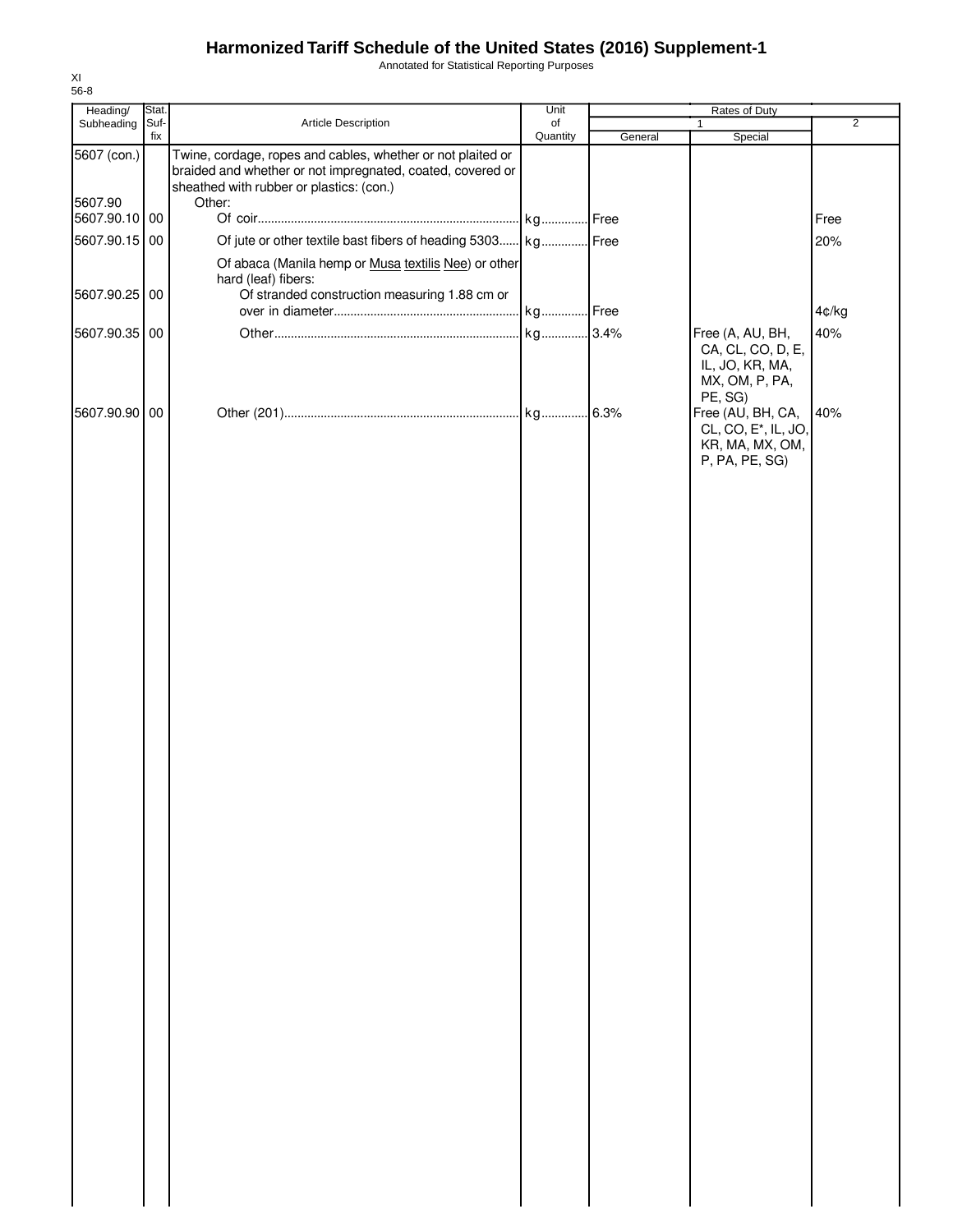Annotated for Statistical Reporting Purposes

| Heading/                 | Stat.    |                                                                                                                  | Unit     |         | Rates of Duty                                                                                                              |                |
|--------------------------|----------|------------------------------------------------------------------------------------------------------------------|----------|---------|----------------------------------------------------------------------------------------------------------------------------|----------------|
| Subheading               | Suf-     | Article Description                                                                                              | of       |         |                                                                                                                            | $\overline{2}$ |
| 5608                     | fix      | Knotted netting of twine, cordage or rope; made up fishing nets<br>and other made up nets, of textile materials: | Quantity | General | Special                                                                                                                    |                |
| 5608.11.00               |          | Of man-made textile materials:                                                                                   |          |         | Free (AU, BH, CA,<br>CL, CO, IL, JO,<br>KR, MA, MX, OM,<br>P, PA, PE, SG)                                                  | 82%            |
|                          | 10<br>90 |                                                                                                                  |          |         |                                                                                                                            |                |
| 5608.19<br>5608.19.10    |          | Other:                                                                                                           |          |         | Free (AU, BH, CA,<br>CL, CO, IL, JO,<br>KR, MA, MX, OM,                                                                    | 82%            |
|                          | 10       | Salmon gill netting, of nylon or other                                                                           |          |         | P, PA, PE, SG)                                                                                                             |                |
| 5608.19.20               | 20       |                                                                                                                  |          | 5%      | Free (AU, B, BH,<br>CA, CL, CO, IL,<br>JO, KR, MA, MX,<br>OM, P, PA, PE,                                                   | 90%            |
|                          | 10<br>90 | Bait bags with draw string closures kg                                                                           |          |         | SG)                                                                                                                        |                |
| 5608.90<br>5608.90.10 00 |          | Other:                                                                                                           |          |         | Free (AU, BH, CA,<br>CL, CO, E <sup>*</sup> , IL, JO,<br>KR, MA, MX, OM,<br>P, PA, PE, SG)                                 | 82%            |
| 5608.90.23 00            |          | Other:<br>Of cotton:                                                                                             |          |         | Free (A, AU, BH,<br>CA, CL, CO, D, E,<br>IL, JO, KR, MA,<br>MX, OM, P, PA,                                                 | 90%            |
| 5608.90.27               | 00       |                                                                                                                  |          |         | PE, SG)<br>Free (AU, BH, CA,<br>CL, CO, IL, JO,                                                                            | 90%            |
| 5608.90.30 00            |          |                                                                                                                  |          |         | KR, MA, MX, OM,<br>P, PA, PE, SG)<br>Free (A, AU, BH,<br>CA, CL, CO, D, E,<br>IL, JO, KR, MA,<br>MX, OM, P, PA,<br>PE, SG) | 90%            |
|                          |          |                                                                                                                  |          |         |                                                                                                                            |                |
|                          |          |                                                                                                                  |          |         |                                                                                                                            |                |
|                          |          |                                                                                                                  |          |         |                                                                                                                            |                |
|                          |          |                                                                                                                  |          |         |                                                                                                                            |                |